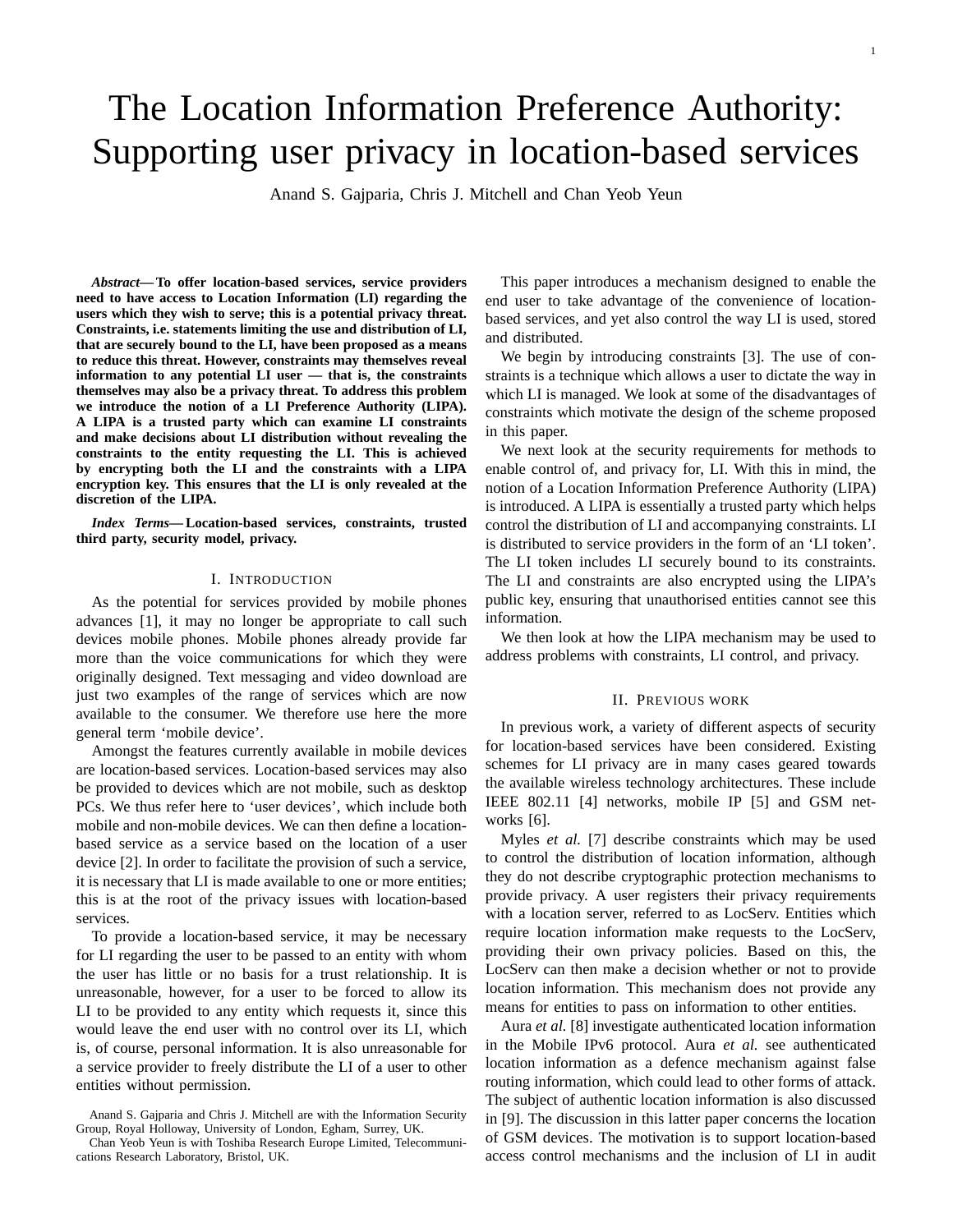logs. By contrast, the primary objective of this paper is the privacy of personal location information.

The Internet Engineering Task Force (IETF) geopriv working group is developing a general model for the protection of location information [10]. This model is primarily concerned with securing the Location Object (LO), which encompasses location information and other necessary information which may include constraints. They describe a general model which addresses the security requirements for such an object, encompassing a variety of scenarios. Our LIPA model looks at a specific scenario for a generally distributed LI token containing constraints and LI.

#### III. LI, CONSTRAINTS AND THEIR LIMITATIONS

#### *A. LI entities*

Below are descriptions of the entities in our simple model of a system in which LI is used [3].

- **Location Information (LI).** This is data which provides information regarding an LI subject's location. LI may occur in many forms. In general, we can divide LI into two types, namely *Inferred* LI and *Actual* LI. Actual LI refers to a directly calculated geographical location. This type of data indicates, to some degree of accuracy, the physical location of an LI subject. Inferred LI is, by contrast, obtained by implication. For example, if a user is present on a network, this implies that they are likely to be within an certain vicinity, although no specific calculation of geographical LI has taken place.
- **LI subject.** An LI subject is the entity about whom location information is being gathered, managed and used. This entity is most commonly a human user.
- **Location-Based Service (LBS).** This is a service based on LI, e.g. a vehicular navigation service.
- **Location Information Preference Authority (LIPA).** This entity, discussed in more detail in Section IV, acts like a trusted party on behalf of the LI subject. There may exist many LIPA entities, where the LI subject will typically be able to choose its preferred LIPA. Where an LI subject device has the capability, this device could itself act as the LIPA.
- **Malicious Party.** This is an entity with malicious intent. A malicious party may act as a threat to the confidentiality, integrity or availability of LI for one or more LI subjects.
- **User Device (UD).** This entity is a device with which the LI subject may interact, e.g. to invoke a location-based service. Such a device may either be static, e.g. a desk top computer, or more typically mobile, such as a mobile phone or Personal Digital Assistant (PDA). It is, in fact, this device regarding which LI is generated rather than the user him/herself, since there is typically no way to directly measure the location of individuals. Thus this entity is a key part of the model.
- **LI gatherer.** This is an entity which gathers or possesses LI about an LI subject and then creates an LI token using this information. The LI token is discussed further in section IV.

A GPS receiver is an example of part of an LI gatherer, as it obtains location data. An entity in a GSM network which keeps signalling data for a UD is also an example of part of a LI gatherer. Although a GSM network does not normally pass on this LI (except in certain special cases), it certainly possesses such information, and could, in an appropriate environment, be a valuable source of LI for commercial use. Other examples of methods used to generate LI can be found in [11].

• **Regulator/Legal authority.** This is an entity which exerts legal or regulatory control over the management and use of LI. This includes telecommunications regulators, data privacy authorities, law enforcement bodies, and auditors.

#### *B. Privacy and LI*

It is becoming increasingly difficult to keep personal information private [12]. It does not help that users have a variety of incentives to surrender it. Shoppers frequently use loyalty cards in exchange for a variety of benefits. Using these cards, information regarding times at which users shop, what they buy, and where they buy from, may be recorded [13]. In this case, shoppers typically have the option of denying access [14] to such information by simply not using these loyalty cards. However, once a customer decides to use a loyalty card, restricting access to any information gathered from it becomes difficult. This problem applies to all forms of personal information, including LI, and does not only apply to loyalty cards.

Almost certainly the main LI security issue is the potential breach of privacy arising from the transmission of LI to entities not trusted by the LI subject. It is important to note that a breach of user privacy only occurs when the relationship between the identity of the LI subject and the LI can be established. Anonymous communication, where a user may use a resource or service without disclosing its identity, or communication using a pseudonym, where a user may use a resource or service without disclosing its user identity but can still be accountable for that use, could overcome this problem. However, in many cases, e.g. for billing, it is difficult to use anonymous or pseudonymous communication. Moreover, whilst many proposals for protecting location privacy rely on anonymisation of the LI subject, this does not seem as if it will be a solution of general applicability – many, conceivably most, location-based services will require the service provider using LI to be able to associate the information with a particular LI subject. Thus we throughout assume that the (authorised) user of LI is permitted to learn the association between the LI and the LI subject.

Another privacy issue is analogous to the problem of 'spam', i.e. the receipt of unsolicited messages. This already poses a huge problem in email systems [15], and has also started to become an issue in other domains, e.g. mobile text messaging. This is a problem which may also migrate to location-based services and thereby become even more intrusive. For example, service providers wishing to advertise their services [16] may use LBSs to send unsolicited messages to LI subjects in a given area.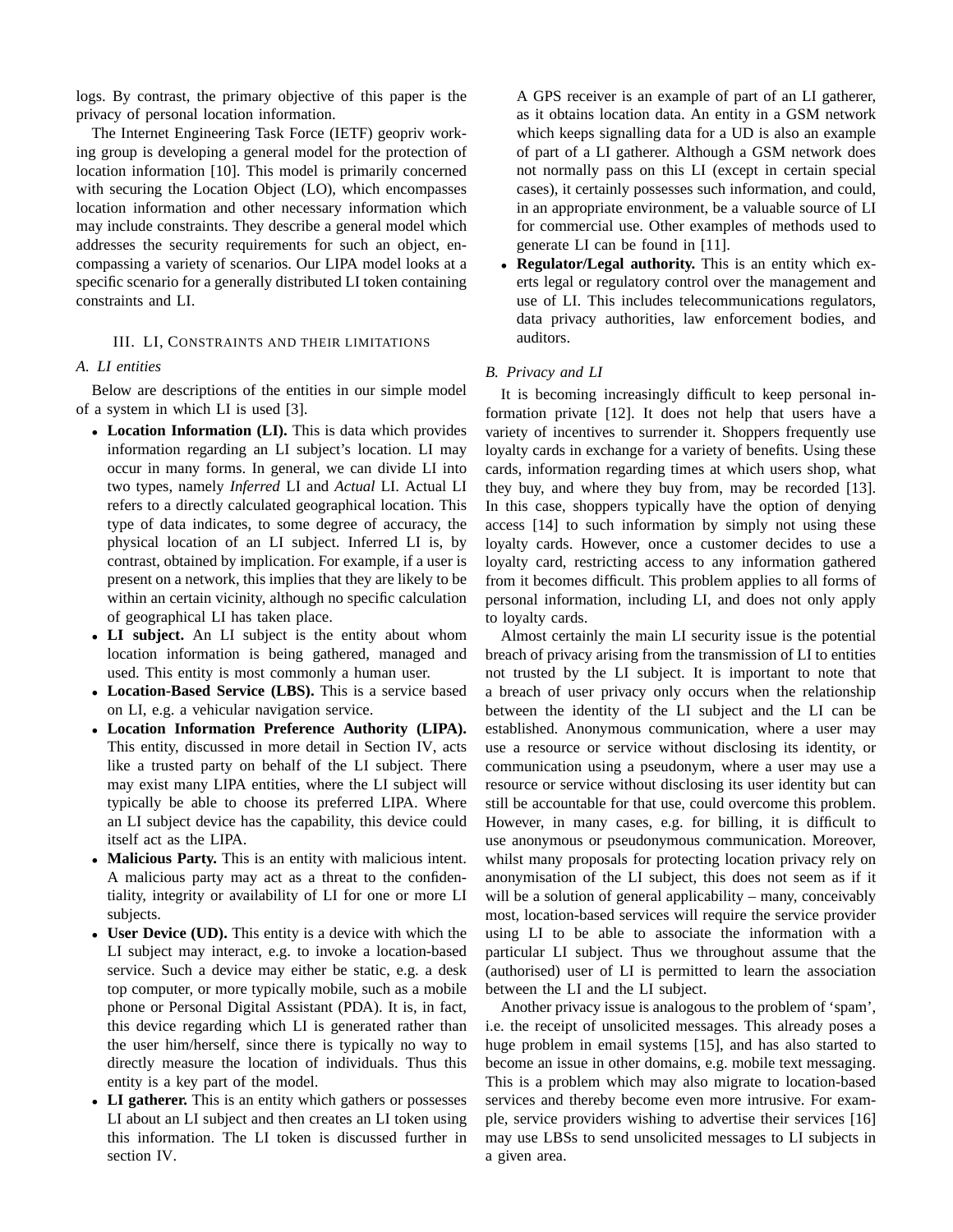To resolve these issues, LI should only be provided to entities authorised by the LI subject.

# *C. Constraints*

Constraints are simply statements, bound to LI, which may be used to help control the use, storage and distribution of this LI [3].

An LI subject may, for example, want to limit the period of time an entity stores their LI. This will prevent entities collating data to provide information about the LI subject's travel habits. Storage time may be limited either by stating in the constraints the amount of time that the LI may be kept from a specified start point, or by stating a point in time after which the LI must be deleted. In the first case, the start point may be indicated by including a time stamp in the constraints, e.g. the time at which the LI was generated. However, as previously discussed in [3], placing a time stamp in the constraints allows receiving entities to learn the time at which LI was generated, and so the time when the LI subject was at a particular location. By contrast, a mechanism stating the time when the LI expires will limit the information revealed, as the time at which the LI subject was at a location cannot be precisely determined.

Limiting the distribution of LI ensures that LI is only sent to entities authorised by the LI subject. Restrictions on LI distribution may be specified either by stating the entities who are authorised to receive the LI, or by listing the entities not authorised to receive the LI. However, statements about permitted distribution give a receiving entity knowledge about relationships between the LI subject and other entities. For example, it enables entities to know which other entities are trusted by the LI subject and those which are not.

LI use may be restricted by stating how LI is or is not to be used. For example, an LI subject may only want their LI used for navigation purposes, and the constraints could state this. Conversely, the constraints could contain a negative statement indicating that, for example, the LI is not to be used for advertising purposes. These types of statement also provide information about the preferences of an LI subject, i.e. they are themselves a potential breach of user privacy.

Thus, providing information about how LI is to be managed allows personal information to be divulged. This is because the preferences of an LI subject are themselves personal information. Thus, in order to fully protect user privacy, the statements in the constraints must somehow be enforced without divulging the contents of the constraints to the LI consumers.

## IV. A MECHANISM TO PROVIDE SECURITY FOR CONSTRAINTS

In this section the LIPA-based mechanism, providing privacy control for LI and associated constraints, is described.

## *A. Overview of the mechanism*

In order to ensure that the information held within the constraints remains private, we propose the use of a trusted party which we call a Location Information Preference Authority (LIPA). The LI gatherer is assumed to be in possession of the list of preferred LIPAs for each LI subject for which it generates LI. This is an indication of the LIPAs trusted by the LI subject. The LI gatherer must be trusted by the LI subject to act according to its wishes.

- 1) **LI gathering.** The first step in our mechanism involves the provision of LI by the gatherer. The LI gatherer may be at any location, including in the UD itself. The LI gatherer may obtain LI in response to a request by an LBS provider or an LI subject, or it may constantly collect LI for a large number of LI subjects.
- 2) **LI token generation.** The LI gatherer then creates what we refer to as an LI token. This includes both LI and accompanying constraints. The LI and constraints are encrypted by the LI gatherer using the public key of the LIPA. This ensures that only the LIPA is able to view this information. Also contained within the scope of the token is information which helps to identify both the LI subject and the LIPA, together with a unique token identifier. The LI token includes the signature of the LI gatherer, guaranteeing the integrity of the LI token. This also provides evidence to receiving entities regarding the identity of the LI gatherer. An LI gatherer may generate several tokens for the same LI, e.g. if an LI subject uses two or more LIPAs. There is also provision for the inclusion of an optional public key certificate for the LI gatherer's public key.
- 3) **LI token distribution.** When LI is required, an LI token is provided to the LBS provider wishing to use the LI for service provision. This could occur in a variety of ways, e.g. by using third party LI token repositories, by sending the LI token via the UD, or by direct transfer from the LI gatherer to the service provider.
- 4) **LI token verification and decryption.** Once an LBS provider wishing to use LI receives an LI token, it must submit it to the appropriate LIPA. From the LI token the LBS provider can establish the identity of the LI subject, the identifier for the LI token and the identity of the LIPA, but not the LI or constraints since they are encrypted.

Upon receiving the LI token, the LIPA verifies the signature, then decrypts the LI and the constraints, and checks if access to this LI is permitted for the requesting LBS provider. If access to the LI is permitted by the constraints, the LIPA returns the LI, the date/time of expiry of the LI, and the identifier of the LI token, all encrypted with the public key of the LBS provider, and signed by the LIPA. If permission is denied, a message stating this, together with the identity of the LI token, is returned to the LBS provider.

There are numerous ways that the LIPA may generate income for the provision of its service. The LIPA may charge for each request for LI which it receives, or each successful request for LI, i.e. when LI is sent to a LBS provider by a LIPA. Also, billing may be per LI token or per individual request. The entities which could potentially be billed for the LIPA service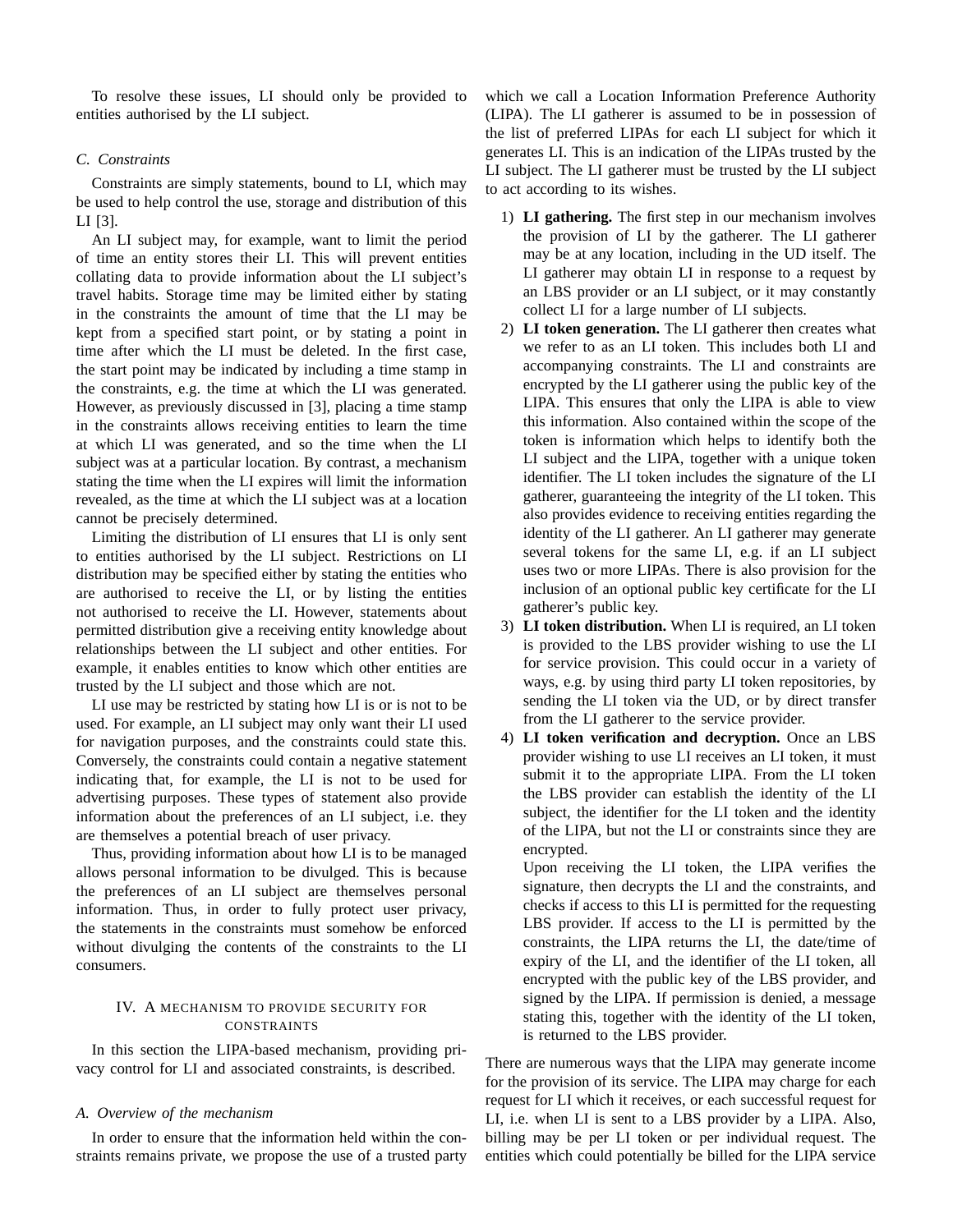are the LI subject and the LBS provider. Billing the LI subject may result in a scenario where LBSs could request LI from the LIPA, which will charge the LI subject whether or not the LBS provider gives any service to the subject, and this is clearly not a desirable scenario. Alternatively, billing the LBS provider appears a more appropriate solution since the LBS provider can potentially recover the cost of obtaining the LI by including it in the charge for services provided.

The LI gatherer (unless it is the LI subject him/herself) will also typically require a means of obtaining payment for providing LI tokens. However, the LI gatherer may have no obvious party to charge except for the LI subject. In cases where the LI gatherer provides LI tokens for use by LBS providers not providing services to the LI subject, this is probably unviable. Another possibility might be for the LIPA entities to pass on a percentage of charges they make to LBS providers to the LI gatherers.

#### *B. Requirements for use of the mechanism*

This section describes the requirements on the entities involved in use of the mechanism.

The LI gatherer is the entity responsible for creating LI. It must possess a signature key pair. It must also possess a trusted copy of the public encryption key for all the LIPAs used by the LI subjects for which it generates/collects LI. These keys are used to encrypt the LI and the constraints in the LI token. The LI gatherer must also be in possession of a reliable copy of the constraints and LIPA preferences for each LI subject for which it generates LI.

The LIPA entity must possess both a signature key pair and an asymmetric encryption key pair. It must also possess a trusted copy of the verification key of every LI gatherer whose LI it needs to process, and a trusted copy of the public encryption key of each service provider to whom it might wish to provide decrypted LI. (The need for LIPAs to hold public keys of LI gatherers and LBS providers can be obviated by requiring LI gatherers and LBS providers to obtain and distribute public key certificates).

Each LBS provider must possess a trusted copy of the public signature verification key of each LIPA with which it interacts. It must also possess an asymmetric encryption key pair.

It is assumed that all the necessary encryption and signature algorithms have been globally agreed before use of the scheme.

#### *C. LI creation*

The entity responsible for generating LI is also responsible for creating what we refer to as an LI token. At the time of creation (or acquisition) of the LI, we suppose that the LI gatherer generates accompanying constraints C based on prespecified LI subject preferences. The structure of the LI token is described below.

LI Token: 
$$
E_{e_L}(LI||C)||I_L||I_S||TokenID||I_G||
$$
  
\n $S_G(E_{e_L}(LI||C)||I_L||I_S||TokenID||I_G)||$  [Cert\_G]

where:  $E_K(X)$  denotes the asymmetric encryption of data string X using the public key  $K$ ;  $S_A(X)$  denotes a digital signature (not providing message recovery) computed on data string X using the private key of entity  $A$ ;  $e<sub>X</sub>$  represents the public encryption key of entity X;  $X||Y$  represents the concatenation of data items  $X$  and  $Y$ ;  $L$  represents the LIPA;  $S$  represents the LI subject;  $G$  represents the LI gatherer;  $I_X$  represents an identifier for entity X, e.g.  $I_G$  denotes an identifier for the LI gatherer  $G$ ;  $Cert_G$  is the public key certificate of the LI gatherer; [...] represents an optional data item.

The LI token is divided into four parts: the encrypted part, the plaintext part, the digital signature, and the (optional) public key certificate of the LI gatherer. The encrypted section contains the  $LI$  and the constraints,  $C$ . These are encrypted using the public key of the LIPA,  $e<sub>L</sub>$ . This ensures that entities other than the LIPA cannot see this information. The plaintext part consists of  $I_L$ ,  $I_S$ ,  $TokenID$  and  $I_G$ . The identifier  $I_L$ identifies the LIPA whose public key has been used to encrypt the LI and the constraints. This enables any entity wishing to gain access to the contents of an LI token to determine which LIPA it can be requested from. This identifier could take a variety of forms, e.g. a URL or an IP address. The identifier  $I<sub>S</sub>$  allows any entity to identify the LI Subject to which the LI in the token relates. This identifier may be a pseudonym. The TokenID is an identifier which, in conjunction with  $I_G$ , enables an LI token to be uniquely identified. The identifier  $I_G$  allows any entity to determine which entity generated the LI token. This also enables entities to decide which public key to use to verify the digital signature. This identifier may also be a pseudonym. The digital signature is computed over both the encrypted and plaintext parts of the LI token. This provides assurance that the LI Token has not been tampered with, and authenticates the entity which created the LI. The certificate  $Cert_G$  may be optionally included in the LI token. This makes it easier for LIPAs which communicate with many LI subjects to obtain the necessary public keys.

Before proceeding, note that the encrypted part of the LI token could alternatively be encrypted using a symmetric encryption scheme with a shared secret key. The major advantage of such an approach would be that a symmetric encryption algorithm is typically much less computationally intensive that an asymmetric scheme. The main disadvantage is the key management overhead, since such an approach would require each LI gatherer to share a secret key with every LIPA with which it 'does business'. A variety of different mechanisms exist to provide the necessary key management functions see, for example, [17].

#### *D. LI distribution*

Section IV-C describes the structure of an LI token. When there is a request for LI or, when an LI subject requests a service, the LI token is sent to the relevant LBS provider.

LI Gatherer 
$$
\rightarrow P
$$
:  
\n $E_{e_L}(LI||C)||I_L||I_S||TokenID||I_G||$   
\n $S_G(E_{e_L}(LI||C)||I_L||I_S||TokenID||I_G)||[Cert_G]$ 

where:

 $A \rightarrow B$  represents the communication of a message from entity  $A$  to entity  $B$ ; and  $P$  represents the LBS provider.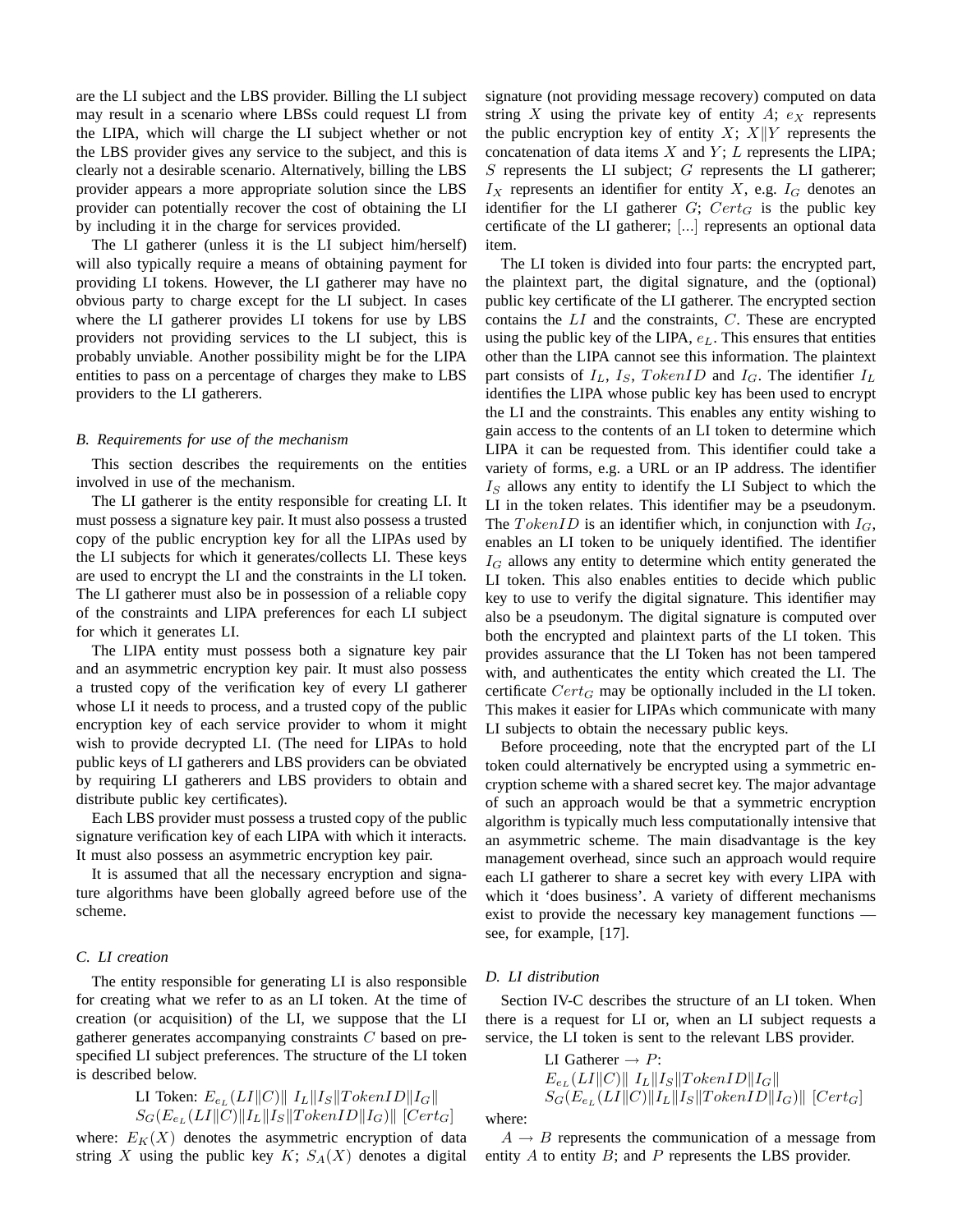LI should always be distributed within an LI token, regardless of who is sending the LI. The message above describes direct communication of the LI token from the LI gatherer to the LBS provider; however, as mentioned earlier, LI tokens may also be distributed via third parties and between LBS providers.

## *E. LI use*

This section describes how an entity uses an LI token. When a LBS provider decides that it want to gain access to the LI within an LI token, it must send the LI token to the LIPA whose identifier is in the token, and hence whose public key was used to encrypt the LI in the token.

$$
\begin{array}{l} P \rightarrow \text{LIPA entity:}\\ E_{e_L}(LI\|C)\|\,\, I_L\|I_S\|TokenID\|I_G\|\\ S_G(E_{e_L}(LI\|C)\|I_L\|I_S\|TokenID\|I_G)\|\\ [Cert_G]\| [Cert_P] \end{array}
$$

The above indicates that the LBS provider sends the LI token to the LIPA entity. The LBS provider may also optionally include a certificate for its public key, to avoid the need for the LIPA to possess a trusted copy of every LBS provider's public key. When the LIPA receives the LI token, it must first verify the signature and decrypt the enclosed LI and constraints. If the signature is invalid, or the token syntax is not as expected, then the LBS provider must be sent the 'Permission Denied' message (see below). The LIPA must then check that the LBS is permitted by the constraints of the LI subject to receive this LI. The LIPA must also check the authenticity of the LBS provider, which may be based on the certificate provided by the LBS provider. Details of a mechanism to provide this check for authenticity are not discussed further in this document. If the LBS provider is permitted to have access to the LI in the token, then it may be sent. The structure of the message used to send the LI back to  $P$  is described below. The LIPA also keeps a record of the LI token and the entity to which it is providing LI.

LIPA entity 
$$
\rightarrow P
$$
:  
\n $E_{e_P}(LI||Expiry||TokenID)$   
\n $S_L(E_{e_P}(LI||Expiry||TokenID))$ 

The message from the LIPA to the service entity contains two parts: the encrypted part, which contains  $LI$ ,  $Expiry$ and the  $TokenID$ , and the signature. The encrypted part is encrypted with the public key of the service entity requesting the LI. This ensures that only the service entity can read this information, preventing malicious parties intercepting data while in transit.  $Expiry$  is a time-stamp extracted from the constraints and specifies when the LI expires, i.e. when the LI should be deleted. This is the only information from the constraints which needs to be sent to the service entity. The  $TokenID$  allows the LI subject to relate the LI received from the LIPA to the LI token from which it has been taken. The digital signature allows the receiving entity to check whether the message has been tampered with during transit.

If the requesting entity is not permitted to have access to the LI in the token then the following PermissionDenied message is sent to the requesting entity:

LIPA entity  $\rightarrow P$ :  $TokenID||PermissionDenied$ 

## V. SECURITY ANALYSIS

In this section we describe how our mechanism addresses control and privacy issues for LI. We also describe certain remaining issues with the mechanism. These could provide suitable topics for further research.

The primary aim is to provide a mechanism which enables the control of access to LI and constraints, enabling a greater degree of privacy without divulging extra personal information. By enabling the LIPA to make decisions based on constraints, untrusted entities do not gain access to the information found in constraints or LI. However, this does mean that the LIPA has access to both the constraints and the LI. Should the LIPA be compromised, the malicious party would have access to both the LI and the constraints of any LI subject using its services.

Once an entity is in possession of LI, maintaining control of this information is a difficult task. Ensuring that LI is managed according to the preferences of the LI subject once an entity possesses it, can only be based on trust. A problem inherent to LI is that when an entity has plaintext LI, they are free to do with it as they please. Our mechanism aims to provide LI only to entities which can be trusted, giving the LI subject control over their LI. Of course, even trusted entities cannot be trusted all the time and once these trusted entities have this LI, the LI subject can only rely on a regulatory or legal authority to ensure that messages are being transmitted in the manner which has been previously agreed. If an entity wishes to redistribute the LI of an LI subject, it should only distribute the LI token. If it chooses to redistribute LI in other forms, then this can only be addressed by some form of policing, e.g. through peer enforcement. Of course this could enhanced by a regulatory authority which ensures that rules are being adhered to.

Auditability should allow the identification of entities acting in violation of the rules set by the constraints. Identifying these entities is difficult, and is a desirable property. The use of peer pressure to enable auditability was introduced in [3]. To prevent unauthorised distribution of LI, its origin, i.e. the entity responsible for generating the LI token, must be verifiable. In addition, users of LI must be accountable for its use. Therefore, if a malicious entity redistributes LI in a way prohibited by the LI constraints, the recipient will detect this, and the malicious entity can be held responsible for the breach of constraints.

An additional concern is the potential for overloading the LIPA with requests for access to LI. This entity is of course, the central point for LI requests from service providers. This problem can be addressed by distributing the LIPA service across multiple servers, thereby removing the potential bottleneck and the single point of failure.

#### VI. CONCLUSION

This paper addresses the issue of control and privacy of LI and associated usage constraints by introducing a Trusted